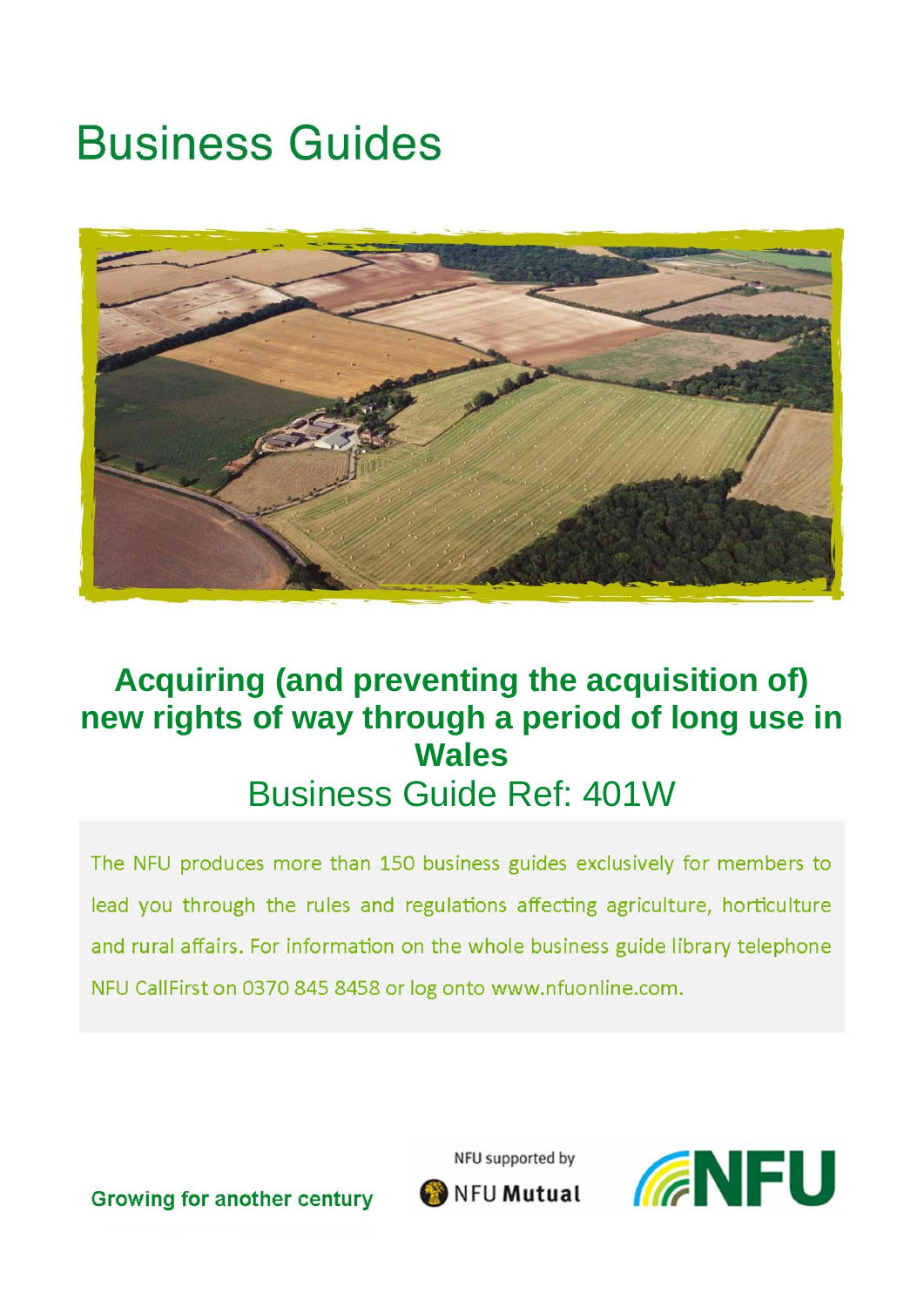# **Acquiring (and preventing the acquisition of) new rights of way through a period of long use in Wales**

#### **INTRODUCTION**

**Note: This guide applies to Wales only. Since 1 October 2013, there are some important differences between the situation in Wales and the situation in England, so it is important to ensure that you have the correct version of this guide. Business Guide 401E discusses the situation in England, and can be downloaded from the NFU website, or ordered from NFU CallFirst on 0370 845 8458.**

English and Welsh Law makes provision for rights of way to be acquired by "deemed dedication". This means that in certain situations, landowners are assumed to have dedicated a right of way over their land.

Section 31 of the Highways Act 1980 states that (subject to certain conditions and exceptions) if a path is used as a right of way "as of right" for a period of not less than 20 years, without interruption, the landowner is deemed to have dedicated the right of way, unless it can be shown that the landowner did not intend to dedicate a right of way. For use to be "as of right" it has to be without force, without secrecy and without permission.

At any time after the required period of use has been established it is possible for an application to be made to have the route added to the Definitive Map. Many such applications are made by users when the landowner is seeking to prevent use of the route or the management of the land has changed. Unfortunately, by this stage it may be too late for the landowner to prevent the rights being acquired if the required period of use can be established.

This business guide discusses what steps landowners can take to prevent such rights of way being acquired over their land, and what happens if an application is made to have the route added to the Definitive Map. A separate document (NFU Business Guide 402) deals with claims for rights of way over land based on historic documentary evidence, for which different considerations apply.

This document is intended to provide a general overview of the law in this area, and is not intended to be a substitute for independent legal advice. NFU members can obtain free initial legal and professional advice from NFU CallFirst on 0370 845 8458.

It is possible to bring a claim based on a shorter period of use, or in a situation where the right to use the right of way has not been brought into question under the common law rules. These cases depend on their own facts, but generally speaking, where the period of use is less than 20 years the Court may

*© NFU whilst every reasonable effort has been made to ensure the accuracy at the date of publication of the information and content provided in this document, no representation is made as to its correctness or completeness. NFU does not accept liability arising from any inaccuracies, be they errors or omissions, contained within this document and further advice can be sought via NFU CallFirst on 0370 845 8458. This document is intended for general information only and does not constitute legal or professional advice.*



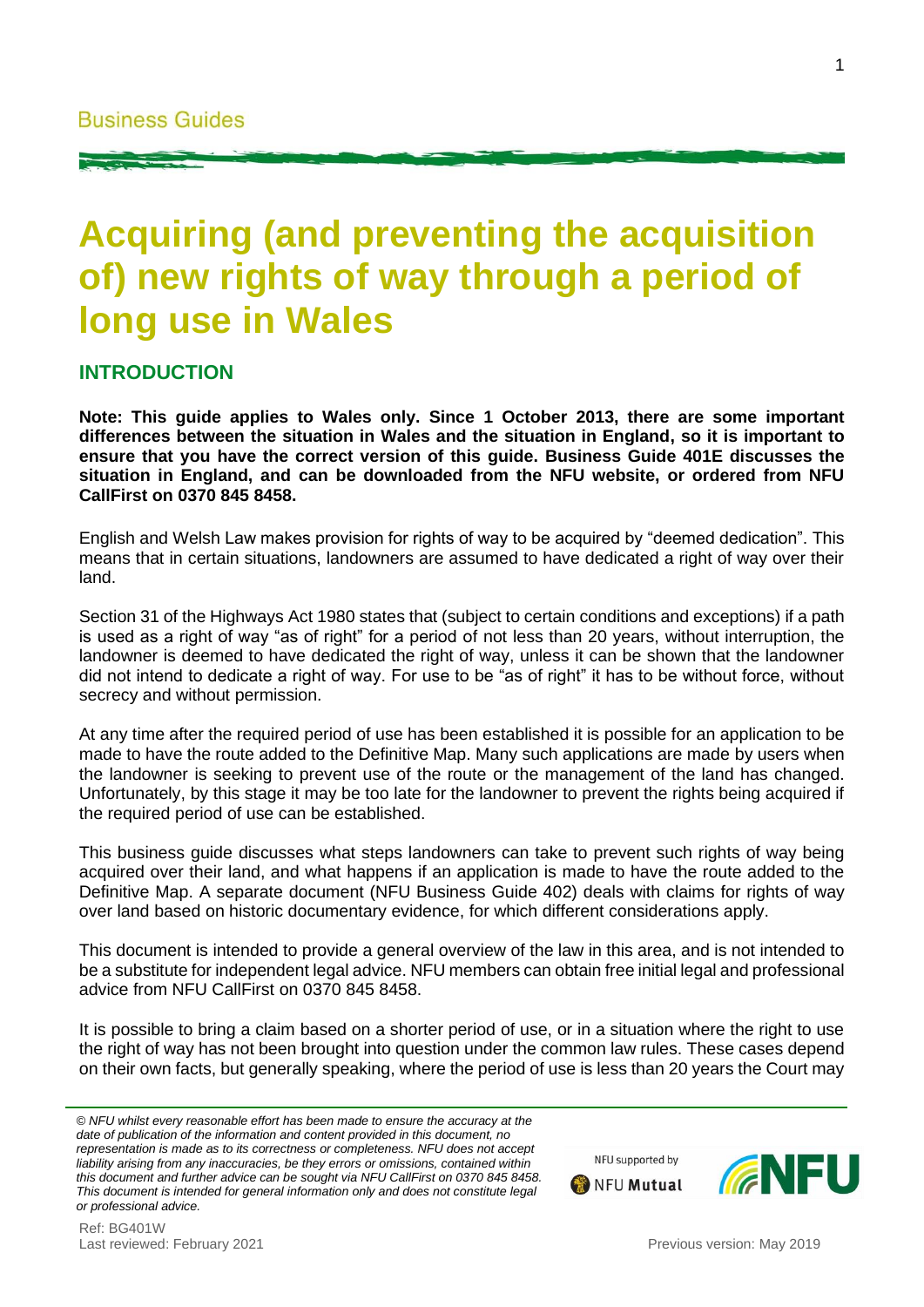expect to see greater evidence of the landowner's intention and/or a more intensive use of the route. When claims are based on the common law rules, it is necessary that the landowner had the capacity to dedicate the right of way.

As claims under the common law provisions will be determined on the basis of their own facts, this guide will focus on the provisions in Highways Act 1980. Those facing a claim under the common law should consider taking independent advice regarding their particular circumstances.

# **THE 20 YEAR PERIOD**

Contrary to what may be thought, the 20 year period does not necessarily have to run from the date when use of the path started. The period considered is the 20 years preceding the date on which the right to use the path is "brought into question".

The public's right to use the path will be brought into question by an act/event which clearly demonstrates that their right to use the path is being challenged. So, a right of way could be brought into question by:-

- gates on the route being locked;
- the erection of notices stating that there is no public right of way;
- erecting a notice stating that use of the route is by permission of the landowner; or
- seeking a declaration from the court that the route is not a public right of way.

(This is not intended to be an exhaustive list).

Making an application for a Definitive Map Modification Order is also capable of bringing the right to use the path into question.

It is important that landowners remain vigilant. If, for example, a sign saying that there is no public right of way is erected but allowed to become illegible or is taken down, and use of the path begins again it is possible that such use could, if allowed to continue for at least 20 years, result in a claim for a public right of way over the land.

So, the first step when considering an application based on user evidence is to identify the event(s) which brought the use of the right of way into question. Evidence regarding the use of the route needs to cover a 20 year period running from the date on which the public's right was brought into question. There can be more than one such event, for example a sign may have been erected in 2002, then a gate may have been erected and locked in 2005; both could be events that bring the use of the right of way into question. In those circumstances, if the sign was sufficient to bring the use of the right of way into question the 20 year period would end in 2002, when the sign was erected. This is something which can be considered by the authority/inspector, so it can be useful to retain evidence showing what actions were taken to prevent the use of a route, when and who was responsible (e.g. was it done by the landowner or on his instructions?).

NFU supported by

**ONEU Mutual**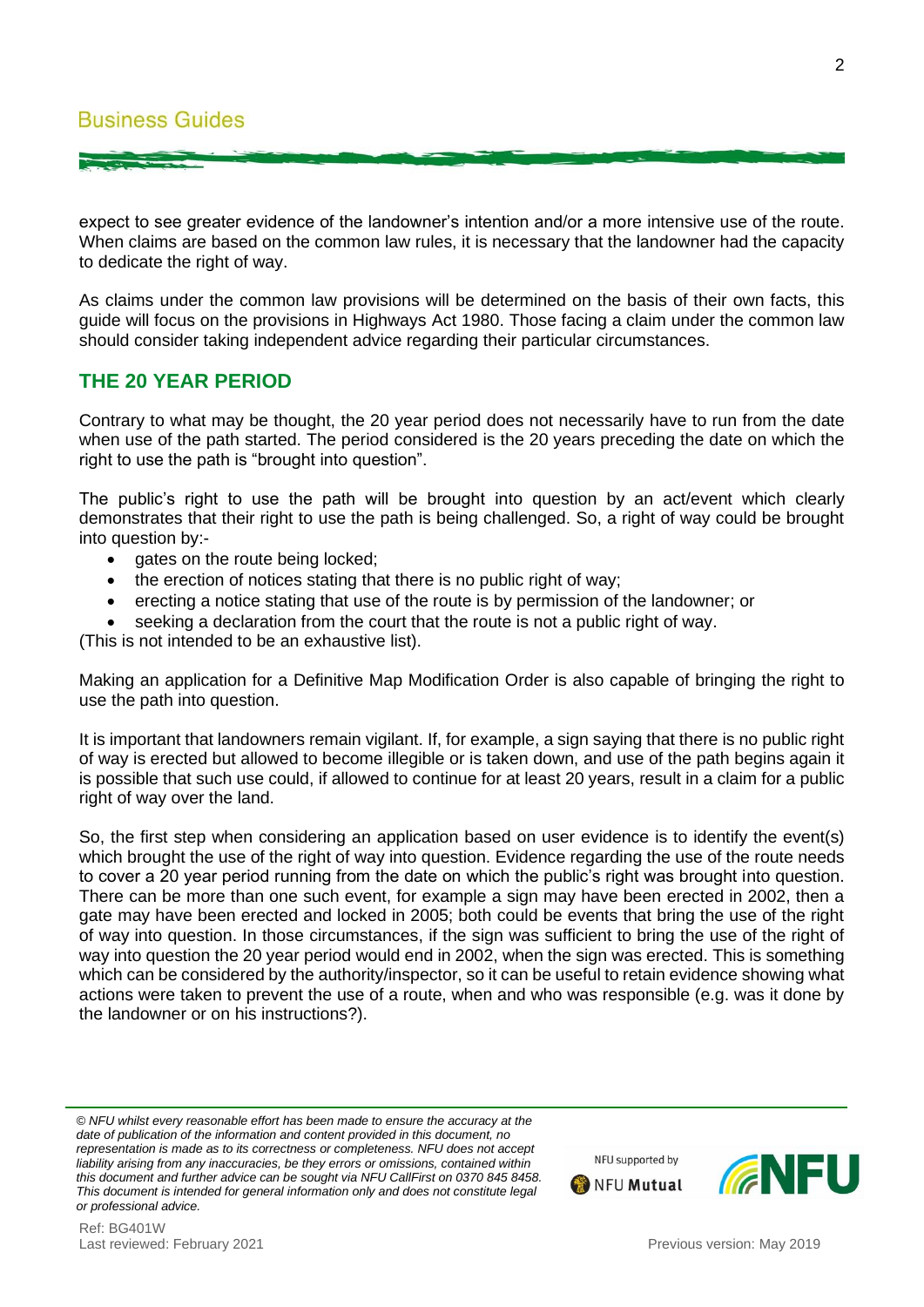# **PREVENTING THE ACQUISITION OF NEW RIGHTS OF WAY**

Although it can be tempting to turn a blind eye to members of the public wandering across your land if they are not causing any problems, this can be a dangerous tactic in the long run. Acting early, and preventing the required 20 years' use being established can save frustration and time in the long run, by avoiding any prospect of a right of way being established. Unfortunately, once a 20 year period of use as of right has been established it can be very difficult to challenge the fact that a right of way has been established.

The courts have ruled that it is essential that the landowner's intention not to dedicate a right of way has been communicated to the public. So, terms in a lease requiring a tenant to prevent new rights of way being established or private letters to a solicitor regarding trespassers on the route are unlikely to be sufficient. However, there are a number of things that a landowner can do to prevent rights being acquired, as discussed in the paragraphs below. Not all of these options will be appropriate in every case, so landowners will have to decide what measures are appropriate in their situation.

#### **Depositing a map and statement with the local authority**

Section 31(6) of the Highways Act 1980 allows a landowner to deposit a map and statement with the Council, showing which rights of way he accepts are on his land and stating that he does not intend to dedicate any new rights of way.

The landowner must then lodge a statutory declaration stating that no new rights of way have been dedicated (or showing which new rights of way they have dedicated if applicable). This declaration is important in order to benefit from the protection offered by s.31(6). The landowner and his successors in title can lodge a statutory declaration with the Council, confirming that no new rights of way have been dedicated over the land since the date of the previous statutory declaration in order to maintain the protection offered by the deposit. It is important that statutory declarations are submitted at least once every 10 years, as this creates and maintains the protection offered by section 31(6). It is important that you remember to lodge the new declaration; do not expect to be notified by the Council. New declarations may also be required when the ownership of land changes, in order to ensure that the protection offered continues, as a declaration by the previous owner will not demonstrate the intentions of the new land owner.

Making section 31(6) declarations means that the onus in future is placed on users of the route to bring forward evidence of the landowner's intention to dedicate a route in support a claim for a new right of way. In practice, this is likely to be difficult for users to do, and so provides strong protection against new claims.

A declaration is only effective where no public right of way exists at the time the declaration is made or could be established on the basis of user or other evidence. This means that, for example, a map, statement and declaration will not prevent a right of way being established on the basis that there has been a 20 year period of use before the map was lodged with the local authority, or where there is historic documentary evidence showing that the route exists.

*© NFU whilst every reasonable effort has been made to ensure the accuracy at the date of publication of the information and content provided in this document, no representation is made as to its correctness or completeness. NFU does not accept liability arising from any inaccuracies, be they errors or omissions, contained within this document and further advice can be sought via NFU CallFirst on 0370 845 8458. This document is intended for general information only and does not constitute legal or professional advice.*



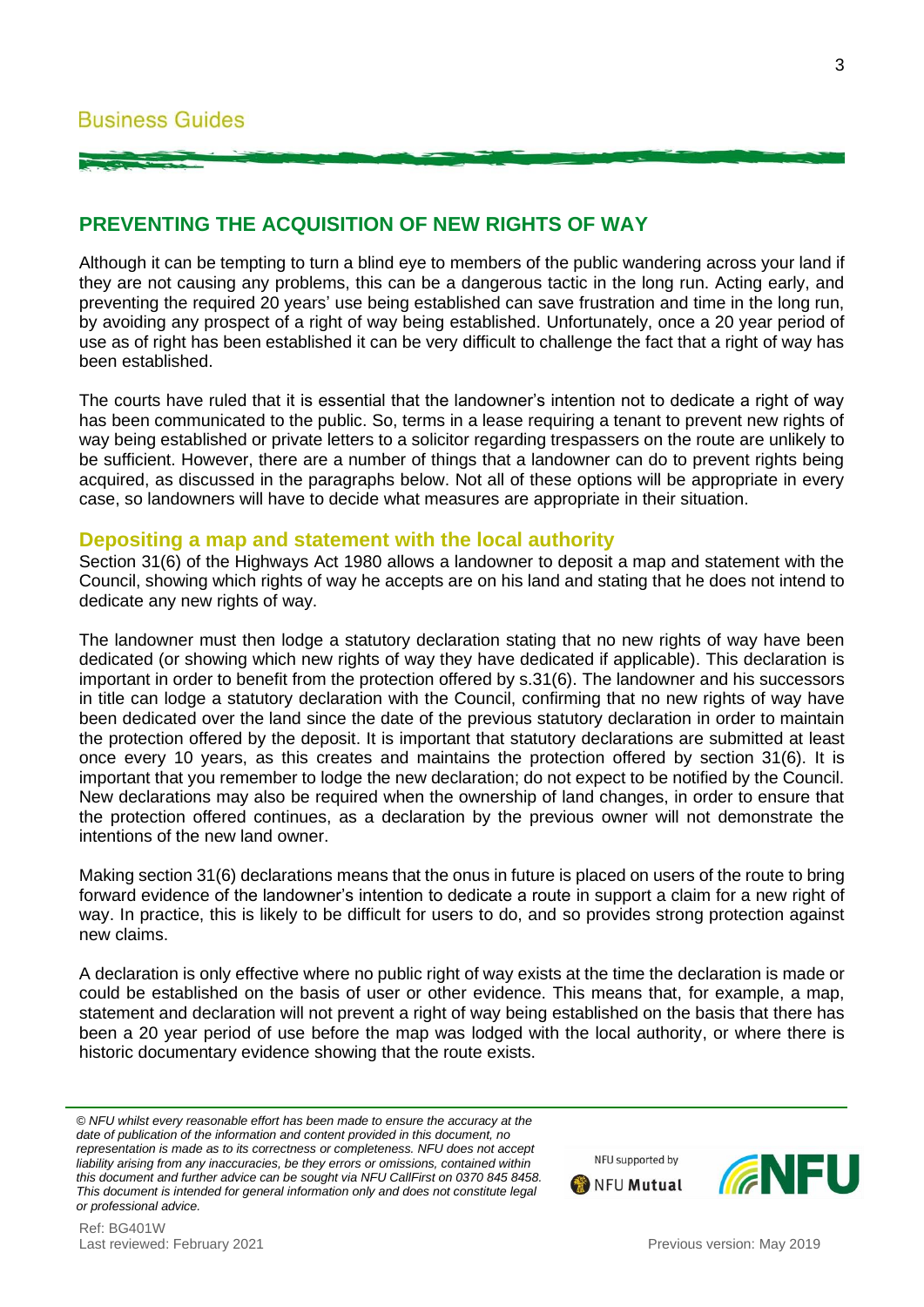As the public may not be aware of the s.31(6) deposit it may still be necessary to take other action to prevent use of the route; however any use that is made of the route should not result in a right of way being created.

Key points to remember when depositing a map, statement and declaration:-

- The scale of the map must not be less than 6 inches to 1 mile (approx. 1:10,560). A good starting point is, therefore, to obtain a copy of a recent map covering the whole of the land you wish to include in the declaration.
- Study the Definitive Map and Statement (held by the County Surveying Authority/Local Authority), and any later creation or modification orders, for recorded rights of way. If the route is shown on the Definitive Map that will be conclusive evidence that the route exists. If you disagree with the existence of a route marked on the definitive map there are procedures for applying for the Definitive Map to be modified, and you could indicate in the statement that this is the case (providing a new map and statement when the issue has been resolved).
- Mark the precise route of all rights of way shown on the Definitive Map, and any others that you know to exist on the map to be submitted. Accuracy is important. It may well be worth obtaining professional assistance (e.g. from a surveyor) to ensure that the routes are accurately marked on the map. Ensure that you accurately colour code routes to indicate their status (e.g. footpath or bridleway).
- Unofficial diversions and permissive paths should not be shown since their inclusion could then suggest that you did intend those routes to be rights of way. If you do mark permissive paths or unofficial diversions, it is important to ensure that they are clearly marked as permissive paths so that there can be no suggestion that they were shown as rights of way.
- Do not assume that you will be informed when you need to submit a new declaration; keep a record of this yourself and ensure that a new declaration is submitted on time.
- Keep copies of maps, statements and declarations with the title deeds or Land or Charge Certificates for future reference.

Samples of statements are included in the Appendix to this document. These samples are for illustration purposes only, and it is recommended that landowners seek professional advice regarding their situation to ensure that all necessary requirements are fulfilled. Landowners will also need to seek assistance from an appropriately qualified individual in order to produce the statutory declaration.

#### **Displaying signs**

As well as bringing the right to use the path into question, signs stating that there is no public right of way over the route can help to show that the landowner did not intend to dedicate a right of way. Indeed, section 31(3) of the Highways Act 1980 specifically states that, in the absence of evidence to



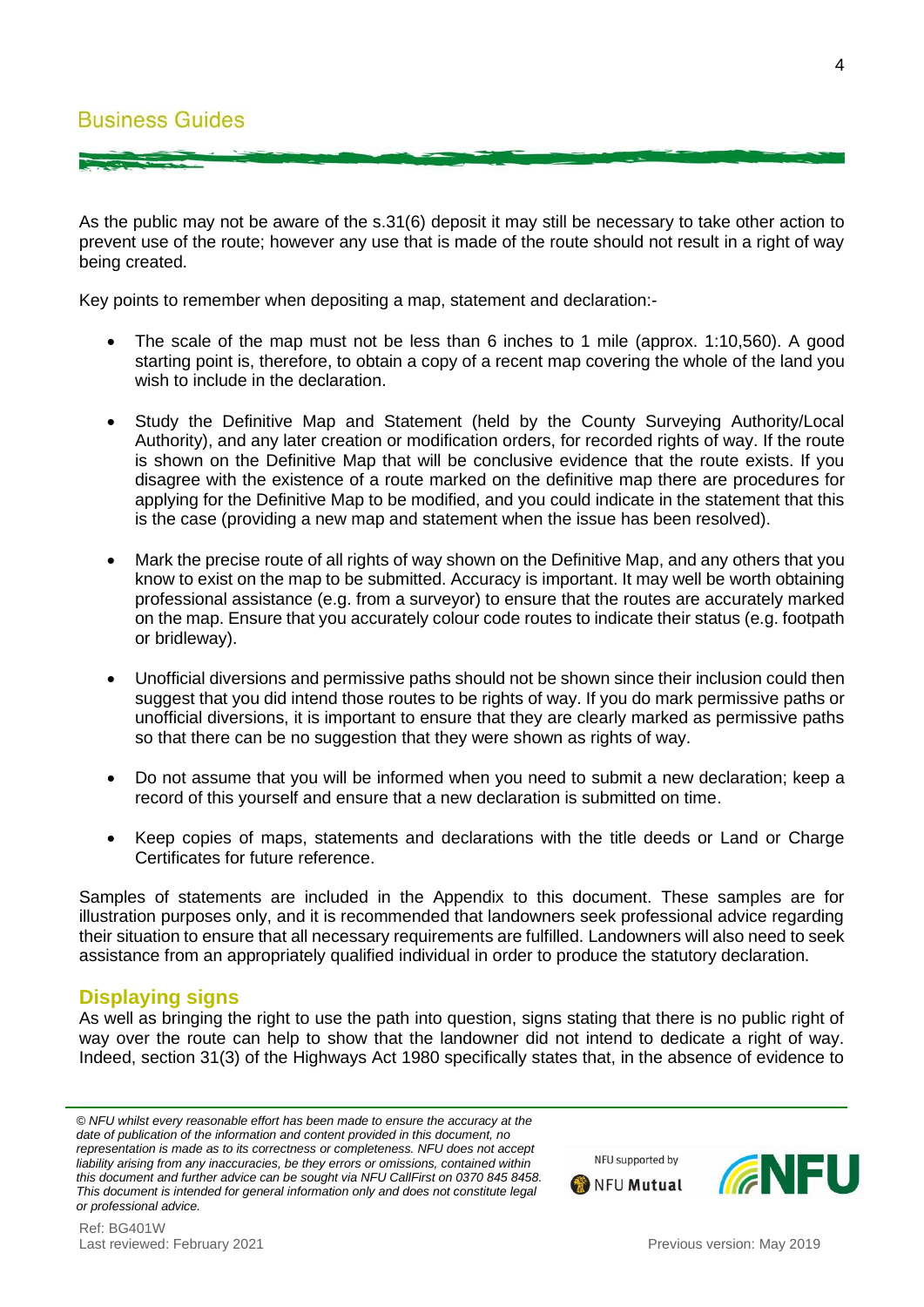the contrary, a notice stating that there is no public right of way erected by the landowner would be sufficient evidence that the landowner did not intend to dedicate a right of way.

Signs should be displayed in positions where they are likely to be seen by those using the route. If there are gates on the route, signs could be displayed on the gates; if there are no gates they could be displayed on posts or trees adjacent to the right of way.

If notices erected by the landowner are torn down or defaced, section 31(5) of the Highways Act 1980 allows landowners to give notice to the appropriate council of the fact that a route is not a highway and they do not intend to dedicate it as a highway.

Section 31(4) of the Highways Act 1980 also gives Landlords the right to erect notices stating that there is no right of way over a route on land subject to a tenancy. This is useful for both Landlords and Tenants as a notice erected by the Tenant, unless on the instruction of the Landlord, may not provide evidence of the Landlord's intention.

#### **Preventing access**

As well as bringing the right to use the path into question, taking action to prevent access to land can help to show that the landowner did not intend to dedicate a right of way. Access could be prevented by, for example, locking gates or putting barriers across the entrance to a route. However, be careful not to obstruct existing rights of way.

#### **Challenging users**

If the landowner (or his agent) challenges people using the route and makes it clear to them that there is no right of way this can help to show that the landowner did not intend to dedicate the route as a right of way. However, it could be risky to rely on this alone, particularly if the challenges are infrequent. This is because the landowner's intention needs to be communicated to the public at large. If a landowner turns back just a few users it could be suggested that the public generally would not have been aware of those challenges.

#### **Permissive paths**

In some cases, landowners may be happy to allow members of the public to use a route for the time being, but without creating legal rights, so that the route can be altered or closed in the future. One way of doing this is to allow use of the route as a permissive path. As use of a permissive path is dependent on the permission of the landowner, these paths can be closed or diverted to suit the landowner's needs, although such changes would need to be clearly communicated to the public.

Landowners should consider erecting signs stating that the route is open by permission, so that the public is aware that the route is a permissive path, rather than a right of way. Landowners are also free to impose conditions on the use of the route or to impose restrictions on the times that the route can be used (e.g. the route could be closed, and all gates locked, overnight).

Landowners who open permissive paths should also be aware that there are risks associated with this. As landowners would be inviting people onto their land to use the path there is a risk that landowners

*© NFU whilst every reasonable effort has been made to ensure the accuracy at the date of publication of the information and content provided in this document, no representation is made as to its correctness or completeness. NFU does not accept liability arising from any inaccuracies, be they errors or omissions, contained within this document and further advice can be sought via NFU CallFirst on 0370 845 8458. This document is intended for general information only and does not constitute legal or professional advice.*



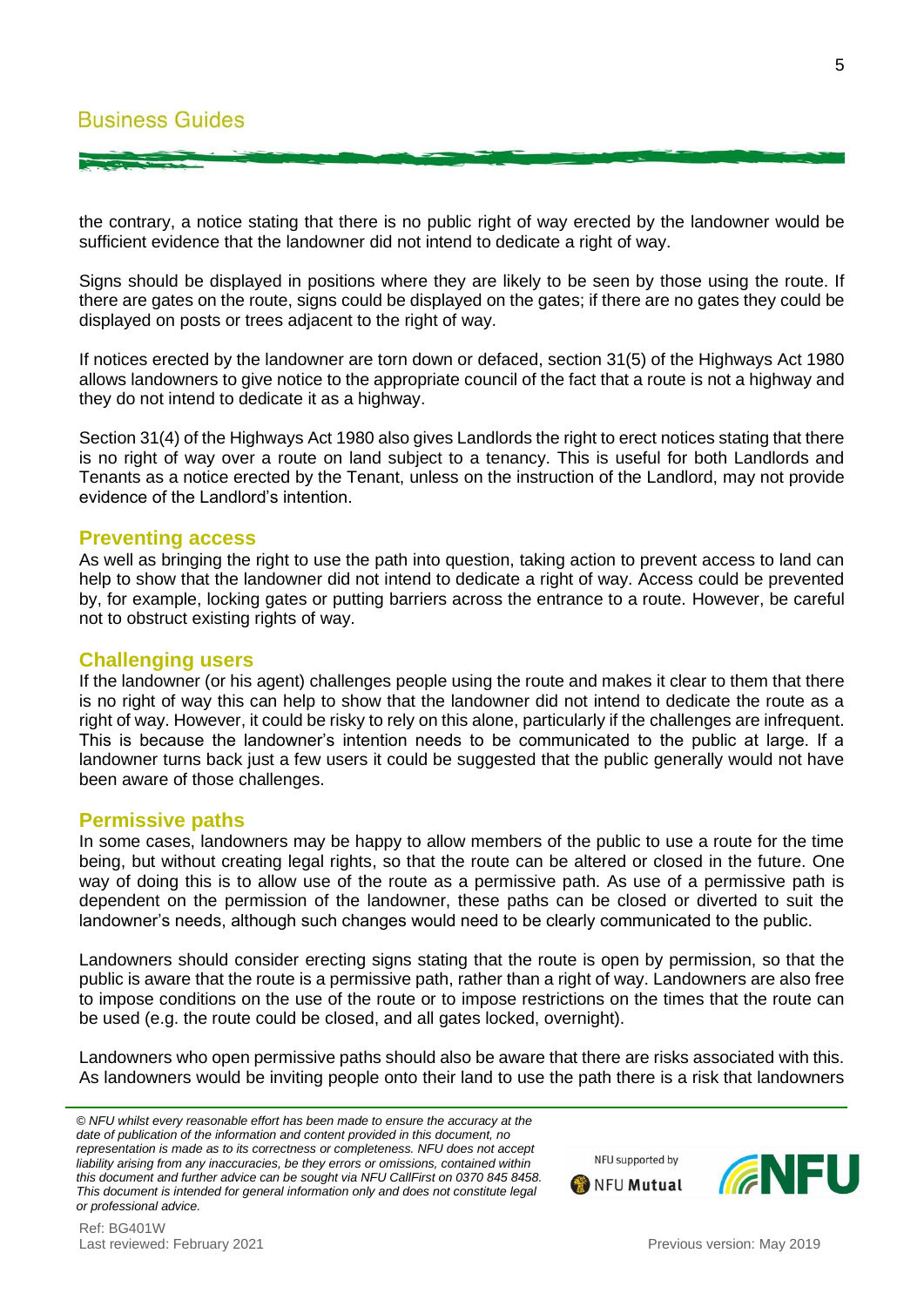would owe a duty of care to the users of the path under the Occupiers Liability Acts. Landowners may, therefore, want to take legal advice about the implications of opening a permissive path. Landowners may also want to consider their insurance position in relation to permissive paths.

Further information on the duty of care owed by landowners to those visiting their land can be found in NFU Business Guide 451, which can be downloaded from [www.nfuonline.com](http://www.nfuonline.com/) or ordered from NFU CallFirst on 0370 845 8458.

#### **Keep records**

In 20 years' time it may be difficult to remember how many times you challenged Mr and Mrs Smith as they walked along the route, or when you erected the sign indicating that there was no right of way. So, making a note of these events at the time they occur can be very useful.

You may also want to take dated photographs of signs erected on the route or locked gates on the route and keep receipts for any signs purchased, or work/materials associated with repairing damaged gates/fences etc. Although these items may seem insignificant, they could provide valuable evidence in the future.

If any gates or fences are damaged by members of the public, in order to gain access to your land, you should consider reporting the damage to the police (as this could amount to criminal damage), and obtaining a crime number. This could also help by providing an independent record of the fact that fencing was damaged, and could provide an independent record of the dates on which incidents of damage were reported to the police.

# **DEFINITIVE MAP MODIFICATION ORDERS**

The first step towards the route being added to the definitive map as a public right of way is usually for an individual or organisation to make an application to the local authority to have the route added to the Definitive Map.

Such applications have to be made in the correct format (application forms are available from the local authority), and copies of the evidence relied on has to be provided with the application. The evidence in these cases is usually in the form of statements from users of the path describing their use of the path.

Defects in the application can result in the application being invalid, so affected landowners may wish to take legal advice to ascertain whether there is any defect in the application which could invalidate it.

The applicant is also obliged to give notice to the owners and occupiers of the land crossed by the right of way that the application has been made. If the owner of the land cannot be identified it may be possible to do this by fixing the notice to conspicuous objects on the land. This notice is often the first a landowner will hear about the application. It is likely to be an official looking document, with little explanation of the procedure involved or what will happen next.



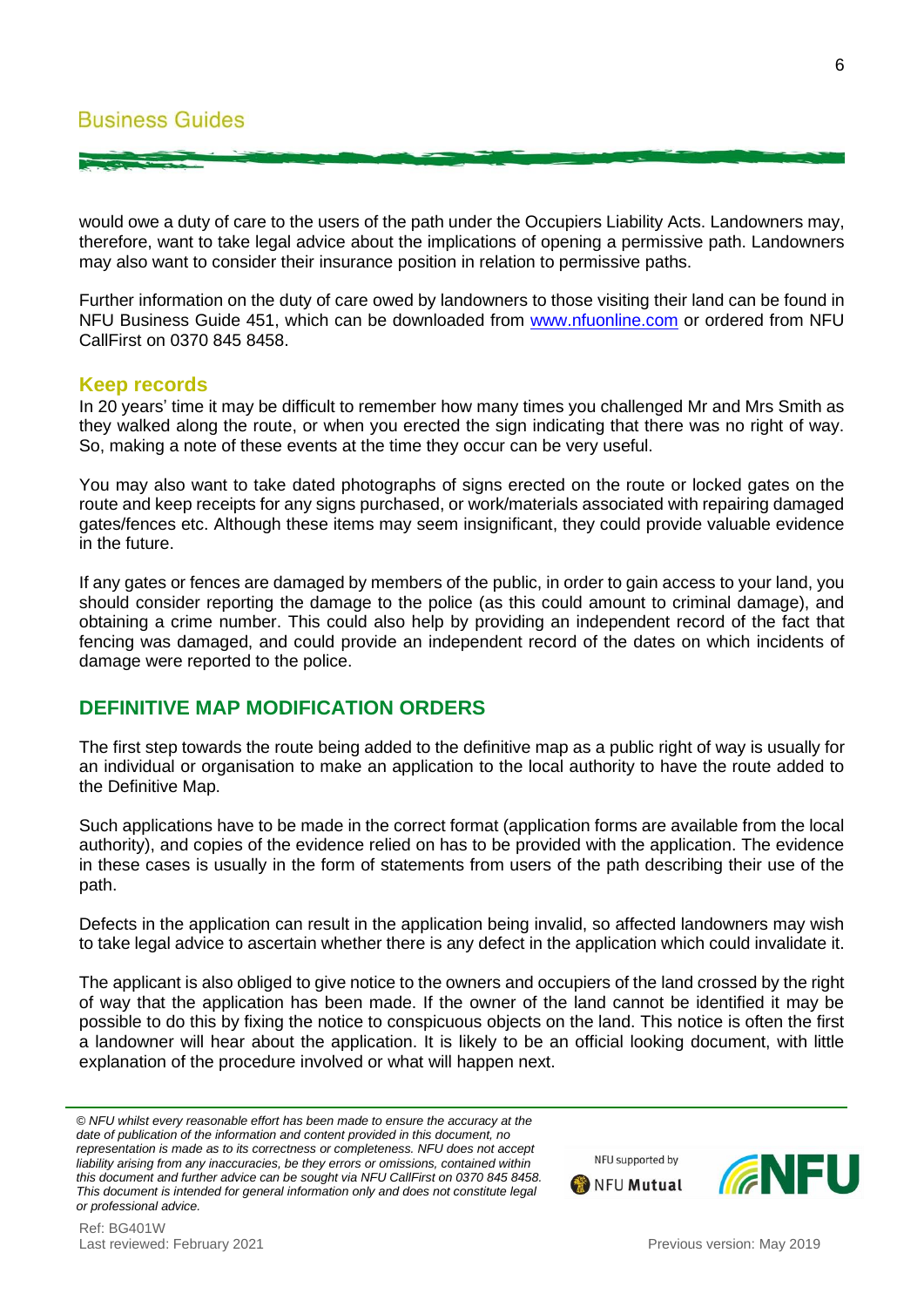#### **Business Guides**

The applicant has to give a certificate to the Local Authority confirming that notice has been given to the required people. Again, failure to comply with this requirement or defects in the notice given may give grounds for landowners to challenge the application.

If notices have been fixed to your land when you believe you could easily have been identified by the applicant (e.g. if you are registered as the owner of the land at HM Land Registry) it may be possible to challenge the validity of the application, although as there is no cut-off date for applications in many instances this may result in a delay in the process, rather than being a conclusion to the matter, as a new application can be submitted, or the local authority may allow the applicant to rectify the defects. If you wish to go down this route, you should consider taking independent advice regarding your circumstances. It may also be worth raising the issue at the earliest stage possible, to minimise the delays in dealing with matters and avoid unnecessary expense being incurred.

The Local Authority will then investigate the application and consult with certain other Local Authorities before deciding whether to make the Order adding the route to the definitive map. If the Local Authority decides to make the Order they must serve a copy on, amongst other people, the owners and occupiers of the affected land, and publish the Order in a local newspaper. The Order must also be displayed at various places, including Council Offices, and at both ends of the route in question. Again, this is likely to be an official looking document, but may be accompanied by a letter from the Local Authority providing further information.

If the Local Authority decides not to make the Order at this stage the applicant can appeal to the Secretary of State.

Notice of the Order should explain how objections to the Order can be made, the deadline for submitting an objection and how to see the evidence submitted in support of the application. It is important that any deadlines specified in the notice are complied with as failing to do so could result in the opportunity to object being lost.

If any objections are made to the Order the Local Authority must pass the matter to the Secretary of State for him to determine the application. When this happens, the Secretary of State usually appoints an Inspector who holds either a public hearing or a public inquiry, and then provides a report including his recommendations to the Secretary of State. Further information on Public Inquires and hearings can be found in NFU Business Guide 400 Rights of Way: Public Inquiries and Hearings.

The Secretary of State then decides whether to confirm the Order or not. If the Order is confirmed notice should be given to specified people (including the owners and occupiers of the land) and the route will be added to the Definitive Map. As discussed later in this document, further challenges in the High Court may be possible.

If the Order is unopposed the Local Authority can confirm the Order.

Last reviewed: February 2021 **Previous version: May 2019** Previous version: May 2019

Ref: BG401W





*<sup>©</sup> NFU whilst every reasonable effort has been made to ensure the accuracy at the date of publication of the information and content provided in this document, no representation is made as to its correctness or completeness. NFU does not accept liability arising from any inaccuracies, be they errors or omissions, contained within this document and further advice can be sought via NFU CallFirst on 0370 845 8458. This document is intended for general information only and does not constitute legal or professional advice.*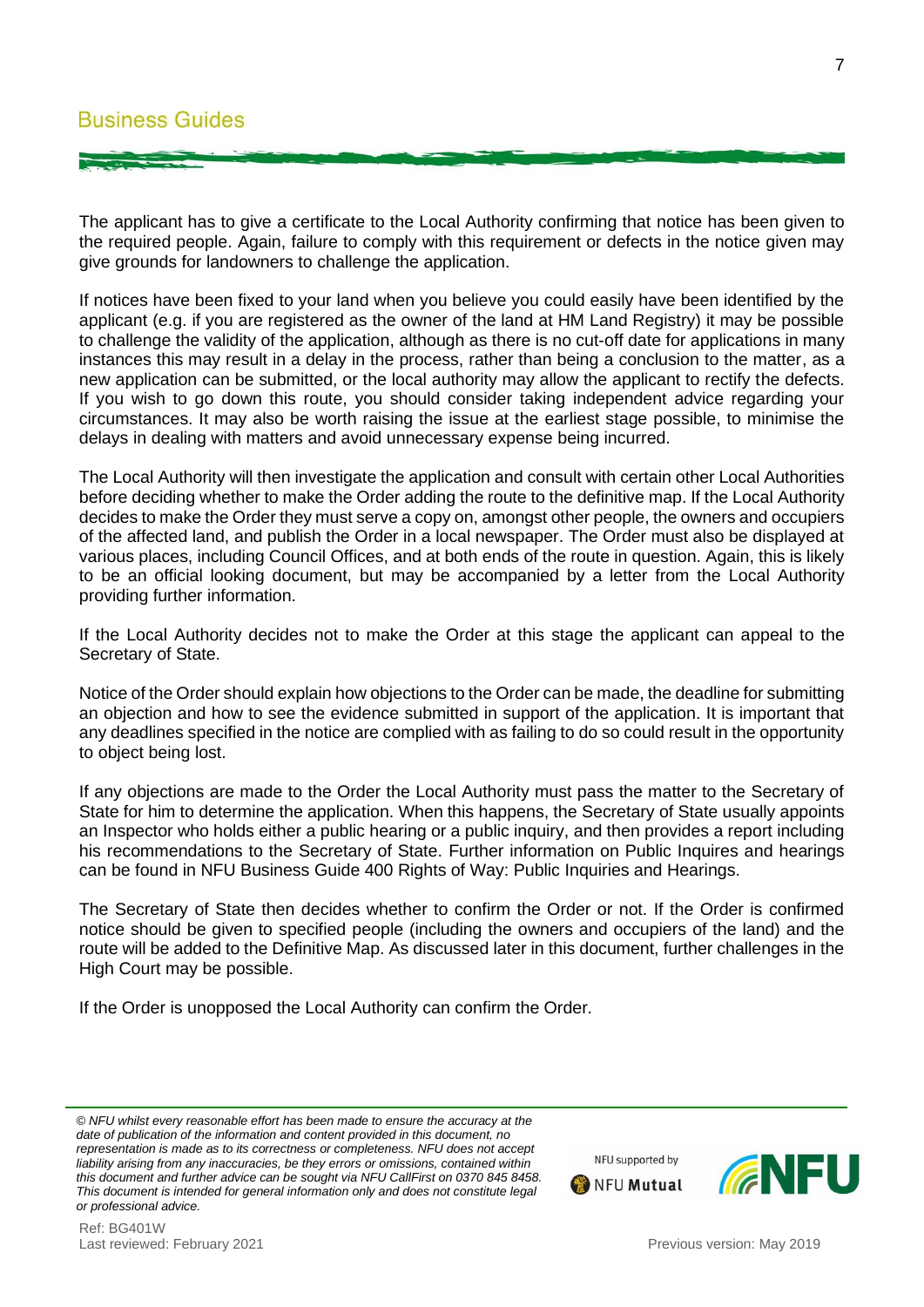# **GROUNDS FOR OBJECTING**

When reaching his conclusions, the Inspector will only be able to consider objections that are made on appropriate grounds; any other objections will have to be disregarded. The following paragraphs discuss some of the grounds that may be available in these cases. Each case needs to be considered on its own facts and it may be necessary to take independent advice and seek professional assistance in researching the case and preparing the objections.

#### **Procedural points**

If applications are not made in the correct format or if the correct procedures are not followed this can invalidate an application. So, one area that can be investigated is whether the applicant has complied with the necessary procedures. For example, did the applicant serve the notice on the required people? Is the application on the correct form?

#### **Checking the evidence submitted**

It may be worth checking the evidence submitted to support the application. For example:-

- Are there inconsistencies in the evidence of the various users which could undermine their evidence?
- Is it possible for the route of the path to be that shown on the map accompanying the application (e.g. would the route shown on the application involve people walking through a barn)?
- Is there any evidence on the ground that the route has been used? If not, photographic evidence showing that the route shows no sign of use may assist in some cases.
- Were any of the users exercising a private right of access that has been granted to them, rather than a public right of way? (e.g. an easement to access their property?). Details of private rights of way may be shown on your title deeds/the land registry documents.
- Have you given permission to anyone to use the route? If so, this could be used to challenge their evidence that those individuals have used the route as of right.

This is not an exhaustive list of points that can be raised as the arguments available will vary from case to case depending on what evidence is available.

Individuals wishing to object to an Order may want to obtain assistance from an appropriate expert (perhaps a solicitor, a retired local authority rights of way officer or a historian who specialises in the history of the relevant area) in order to assess the evidence presented by the applicant and gather evidence to counter it.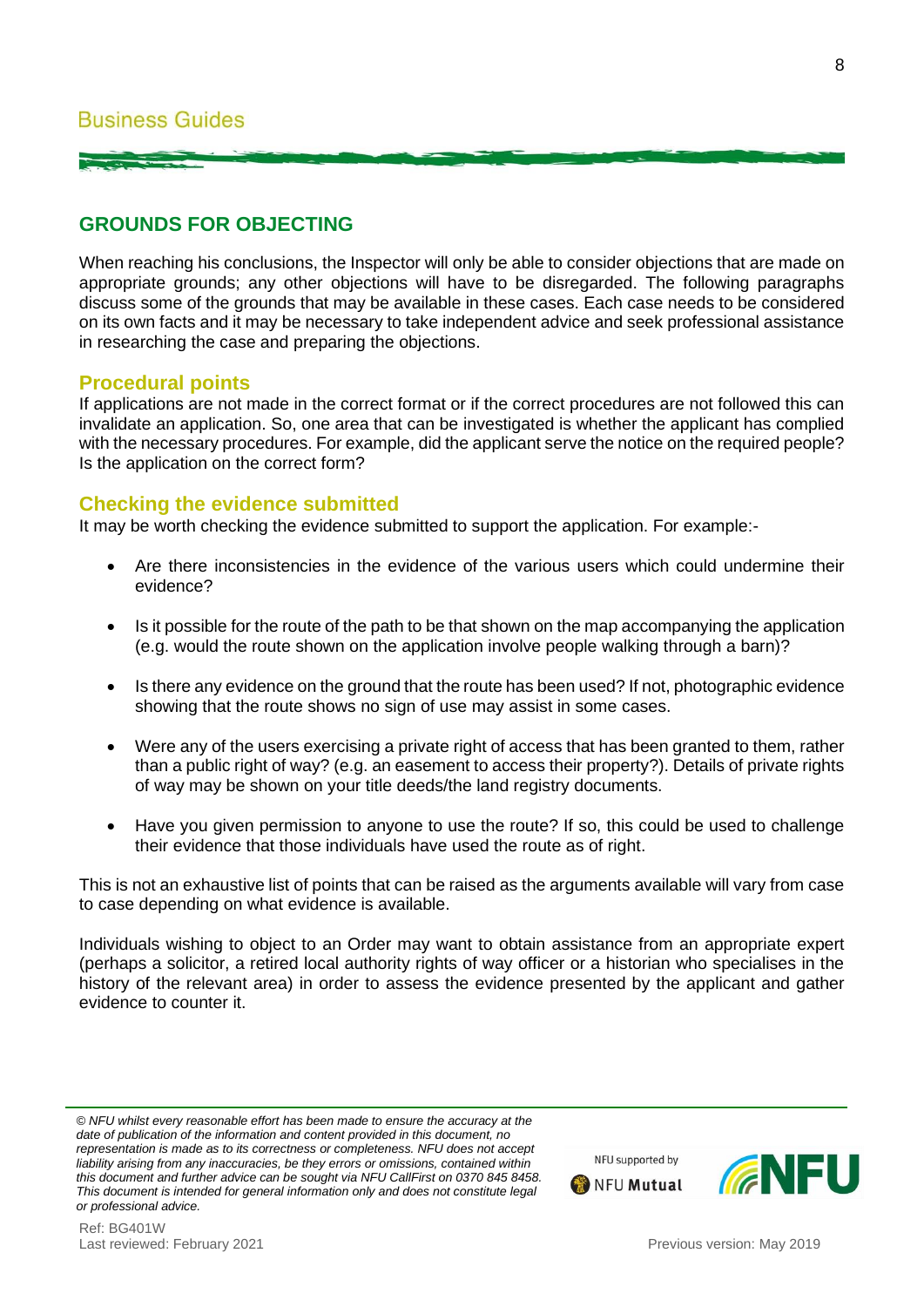#### **Gathering other evidence**

What evidence do you have to support the fact that the required period of use has not been established? Points that could be considered include:-

- Have you lodged a map and statement with the local authority under section 31(6) of the Highways Act 1980? If so, this could help to show that you did not intend to dedicate the route as a right of way.
- Are there any signs on the route which indicate that there was no right of way or that use was by permission of the landowner? If so, those signs, together with details of when they were erected and who by could be used as evidence to help to defeat a claim for a right of way.
- Are there any people who could give statements countering those presented by the users of the route? For example, have people who live near the route seen it being used?
- Has the landowner (or his agents) challenged users of the route? If so, evidence of that, including evidence from the users who were challenged, could assist in some cases.
- Was any damage done to fences/locked gates in order for the use claimed to have been made?
- Is there any other evidence to show that the landowner did not intend to dedicate the route as a right of way?
- Were there any events within the 20 year period which could have brought the right to use the route into question? If so, it may be possible to show that the application is based on the wrong 20 year period, and the evidence may not cover the correct 20 year period.

This is not intended to be an exhaustive list of things that could be considered as much will depend on the facts of each particular situation.

Much of the above evidence will probably be in the form of witness statements and photographic evidence. It may be useful to obtain professional assistance in preparing and presenting these documents from an experienced professional adviser. Further information about preparing evidence, and the procedures which apply to public enquiries, can be found in NFU Business Guide 400 Rights of Way: Public Inquiries and Hearings.

#### **CHALLENGING THE DECISION**

It is not possible to challenge an Order which has not yet been confirmed in court. However, it is possible to submit objections to that Order within the specified time limit, and in accordance with the relevant procedure. Duly made objections then have to be considered before the Order is confirmed.

It may be possible to challenge decisions not to make or confirm an Order in the High Court through Judicial Review proceedings. For further information on judicial review proceedings contact NFU CallFirst on 0370 845 8458.

*<sup>©</sup> NFU whilst every reasonable effort has been made to ensure the accuracy at the date of publication of the information and content provided in this document, no representation is made as to its correctness or completeness. NFU does not accept liability arising from any inaccuracies, be they errors or omissions, contained within this document and further advice can be sought via NFU CallFirst on 0370 845 8458. This document is intended for general information only and does not constitute legal or professional advice.*



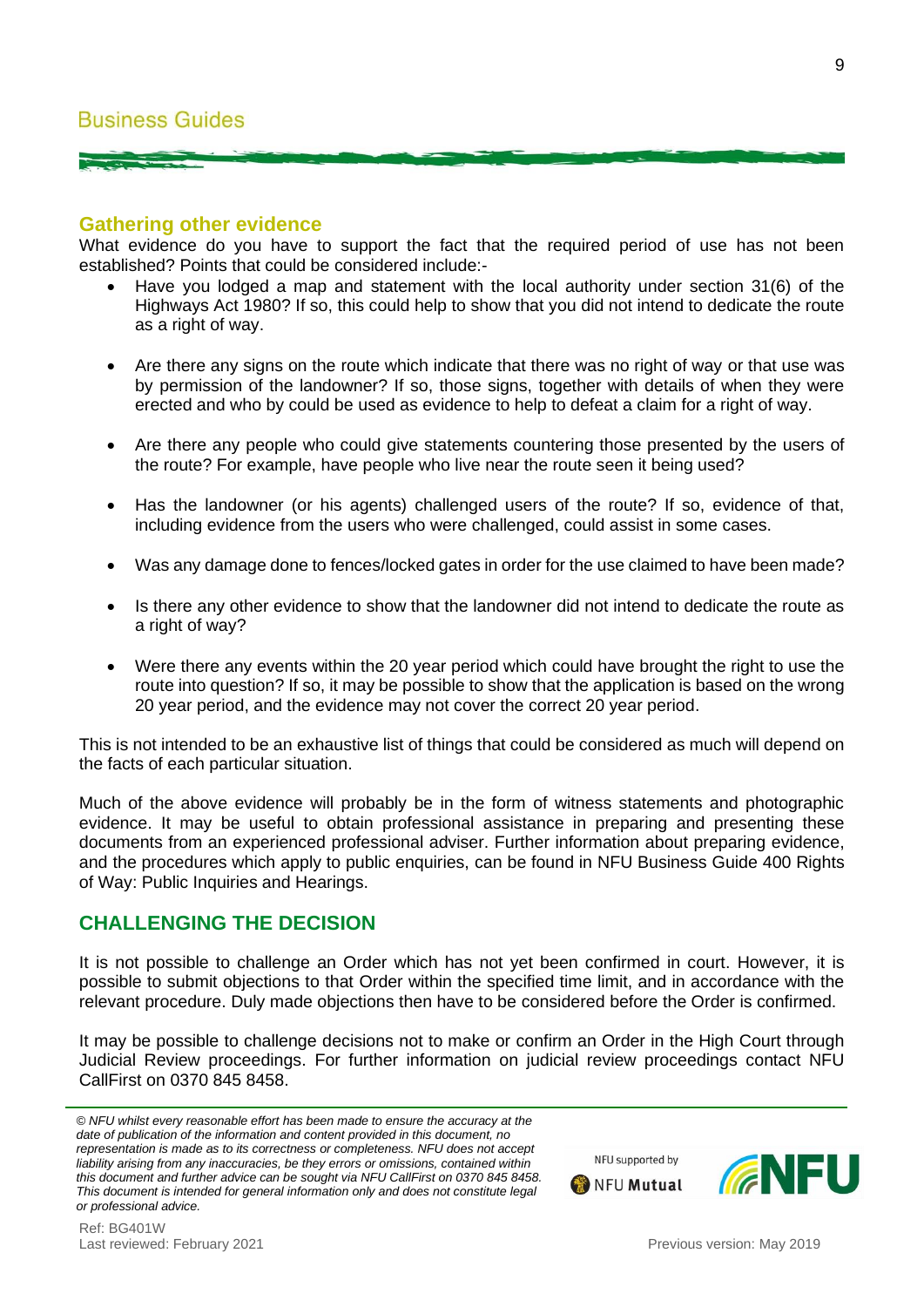Confirmed Definitive Map Modification Orders can only be challenged in the High Court under Paragraph 12 of Schedule 15 to the Wildlife and Countryside Act 1981; they cannot be challenged through Judicial Review.

Paragraph 12(1) of Schedule 15 to the Wildlife and Countryside Act 1981 allows any person who is aggrieved by an Order which has taken effect to challenge the validity of the Order on the grounds that it is not within the powers of the Local Authority under section 53 of the Wildlife and Countryside Act 1981 (i.e. the provisions governing modification orders on the discovery of new evidence). Applications to the High Court under these provisions must be made within 42 days of the date of the publication of the notice confirming the Order. So, it is vital to act promptly in these situations.

Paragraph 12(2) of Schedule 15 to the Wildlife and Countryside Act 1981 gives the High Court the power to quash the Order, or any provision contained in the Order, either generally or in so far as it affects the interests of the person who made the application to the Court if it is satisfied that:-

- the interests of the applicant have been substantially prejudiced by the failure to comply with the relevant requirements; or
- the order is not within the scope of the relevant powers.

Individuals considering challenging a decision in the High Court should consider taking independent legal advice regarding their situation. It may also be necessary to have legal representation for the court hearing in these cases. Due to the tight time limits for bringing such challenges it will be important to act promptly in these situations.

# **WHAT HAPPENS AFTER THE ORDER IS CONFIRMED?**

If the Order is confirmed, the route should be added to the definitive map. The route should be regarded as having been dedicated subject to any obstructions (e.g. stiles and gates) that are already present. It is important that these are shown when the route is added to the Definitive Map as this will be evidence that those "obstructions" are lawful. It is also worth checking that you agree with any other details recorded (e.g. widths may be recorded) as it may be harder to challenge those at a later date.

As the route is likely to be in use, or to have been in use recently, minimal work should be needed on the ground to ensure that the route is suitable to be used. The Local Authority will discuss what work is necessary, and should explain who will be responsible for carrying out that work.

# **CONCLUSIONS**

The public can acquire rights of way through a period of long use. Although it can be tempting to ignore the fact that members of the public are walking across your land, particularly if they are not causing any problems, this can be a dangerous tactic in the long run. Once the required period of use has been established it can be difficult or impossible to prevent the rights being acquired. For that reason, it is best to take action as soon as possible.





*<sup>©</sup> NFU whilst every reasonable effort has been made to ensure the accuracy at the date of publication of the information and content provided in this document, no representation is made as to its correctness or completeness. NFU does not accept liability arising from any inaccuracies, be they errors or omissions, contained within this document and further advice can be sought via NFU CallFirst on 0370 845 8458. This document is intended for general information only and does not constitute legal or professional advice.*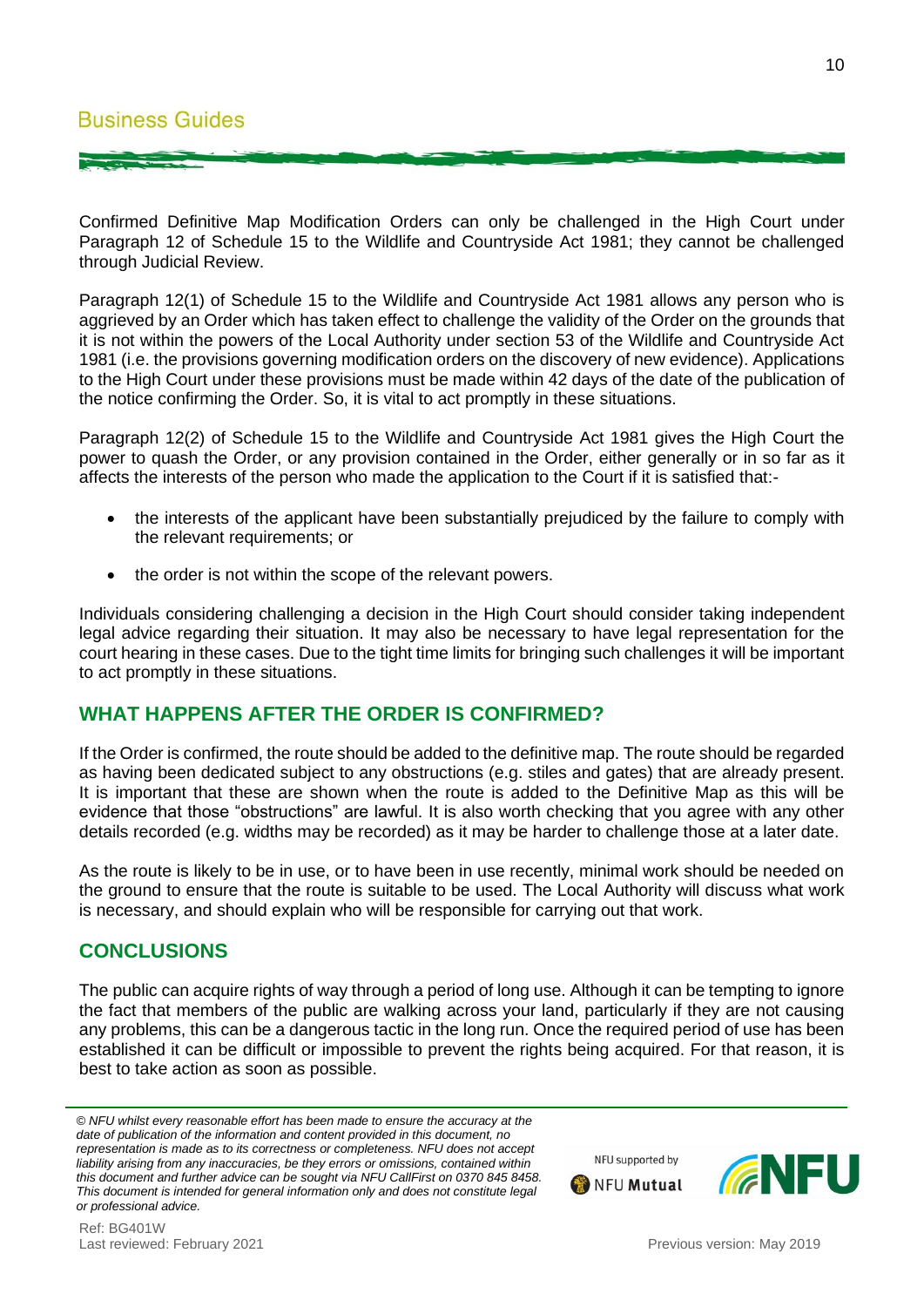If you do receive notice of an application to add a route to the Definitive Map and statement it is important that you respond promptly and in an appropriate manner. If you, or others, object to the proposal to add the route to the Definitive Map it is likely that a public inquiry or hearing will have to be held; NFU Business Guide 400 Rights of Way: Public Inquires and Hearings contains further information on what happens at public inquiries and hearings, and preparation for inquiries and hearings.

This document cannot take account of the individual facts and circumstances of every situation, and is not a substitute for independent legal advice based on the facts of your case. NFU members can obtain free initial legal and professional advice from NFU Call First on 0370 855 8458.

All of the NFU Business Guides referred to in this document can be downloaded from the NFU website or ordered from Call First on 0370 855 8458.

# **The NFU can take no responsibility for any consequences arising from individual circumstances which cannot be fully accounted for in this document. It is advisable to seek professional advice.**

**For free initial Legal & Professional advice NFU CallFirst 0370 845 8458**

*© NFU whilst every reasonable effort has been made to ensure the accuracy at the date of publication of the information and content provided in this document, no representation is made as to its correctness or completeness. NFU does not accept liability arising from any inaccuracies, be they errors or omissions, contained within this document and further advice can be sought via NFU CallFirst on 0370 845 8458. This document is intended for general information only and does not constitute legal or professional advice.*

Ref: BG401W Last reviewed: February 2021 **Previous version: May 2019** Previous version: May 2019



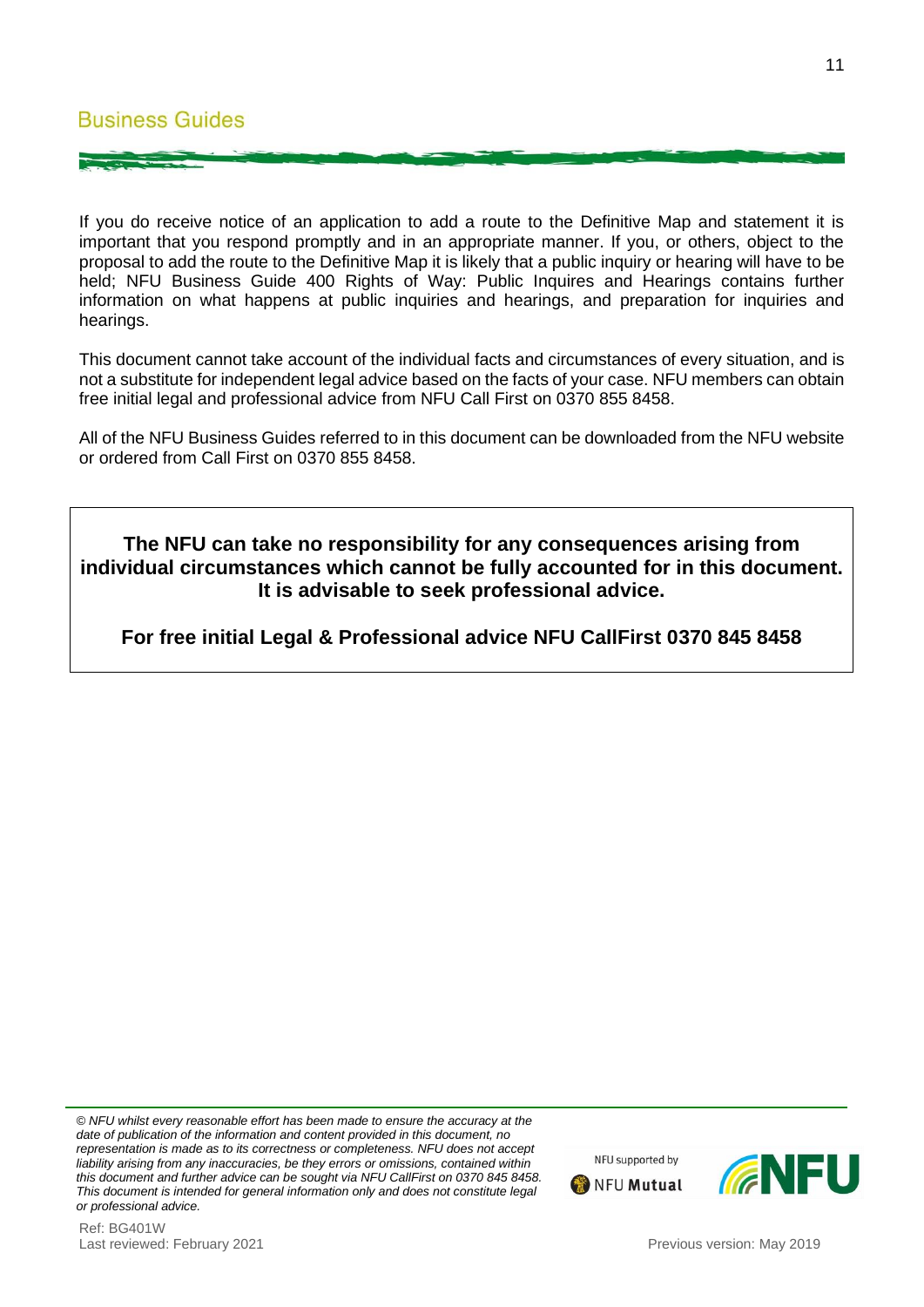# **APPENDIX 1**

# **MODEL STATEMENT AND STATUTORY DECLARATION DEPOSIT OF STATEMENT AND PLAN**

*SECTION 31(6) OF THE HIGHWAYS ACT 1980*

To *[name]* Council



- 2. The aforementioned land lies in the Parishes/Communities of *[name]* and *[name]*.
- 3. \*The ways coloured blue on the Plan have been dedicated as highways with vehicular status.
- 4. The ways coloured orange on the Plan have been dedicated as restricted by-ways.
- 5. \*The ways coloured green on the Plan have been dedicated as bridleways.
- 6. \*The ways coloured yellow on the Plan have been dedicated as footpaths.
- 7. \*No ways over the land have been dedicated as highways.
- 8. No *[other]* ways have been dedicated as highways and I have no intention of dedicating *[any/further]* highways.
- 9. The deposit shall comprise this statement and accompanying plan.
- *[\* Delete as applicable]*

Signed (landowner) Name (of landowner) Address

Date

Signed (witness) Name (of witness) **Address** 

**Occupation** 

NFU supported by



*<sup>©</sup> NFU whilst every reasonable effort has been made to ensure the accuracy at the date of publication of the information and content provided in this document, no representation is made as to its correctness or completeness. NFU does not accept liability arising from any inaccuracies, be they errors or omissions, contained within this document and further advice can be sought via NFU CallFirst on 0370 845 8458. This document is intended for general information only and does not constitute legal or professional advice.*